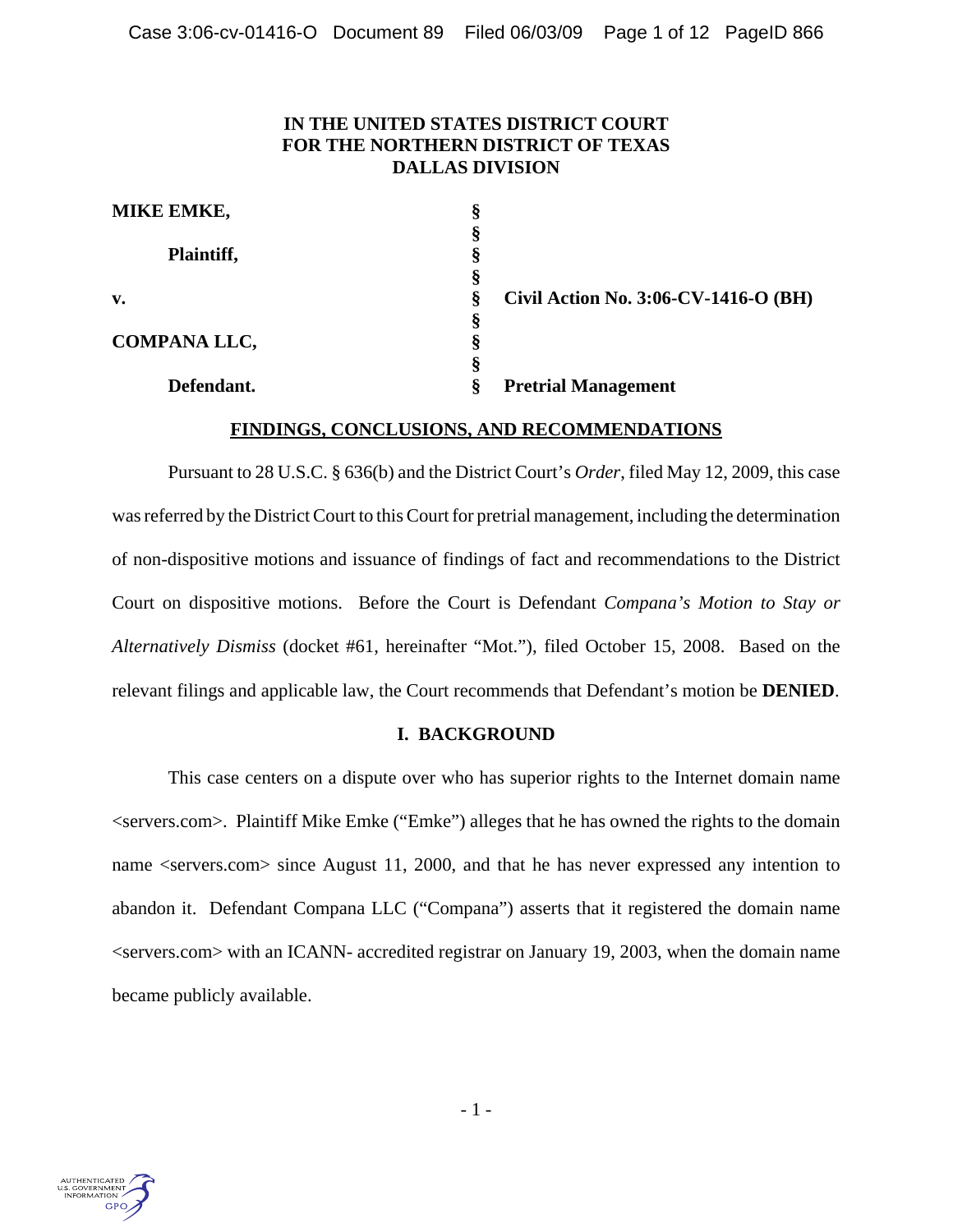#### Case 3:06-cv-01416-O Document 89 Filed 06/03/09 Page 2 of 12 PageID 867

This action is at least the third lawsuit between the parties.<sup>1</sup> On November 29, 2004, this Court dismissed without prejudice a 2003 suit brought Compana. *See Compana v. Emke and Emke & Assocs.*, 3:03-CV-2372-M (N.D. Tex., filed Oct. 10, 2003). Eleven days later, on December 10, 2004, Compana brought a second lawsuit in the 95th Judicial District of Dallas County, Texas, against Emke. (Mot. Ex. A, hereinafter "Texas State Court Action"). In the Texas State Court Action, Compana asserted claims for declaratory judgment, slander of title, and tortious interference with prospective business relations for Emke's allegedly illegal use of the  $\le$ servers.com > domain name. The Texas State Court Action was removed to this Court, subsequently remanded, and remains pending for adjudication in state court. (*See Compana LLC v. Emke et al.*, 3:05-CV-0285-L; Mot. Ex. A).

The instant action is a 2005 case transferred from the District of Nevada to this Court alleging claims of conversion of personal property and cybersquatting in violation of 15 U.S.C. § 1125(d) against Compana and two other defendants, both of whom were dismissed. (Docket #3, at 11-13 (hereinafter, "Compl."); docket #16, 37, 40). On July 31, 2008, Emke filed a motion to transfer venue back to the Northern District of California or, in the alternative, to the District of Nevada, pursuant to 28 U.S.C. § 1404(a). The District Court denied this motion on the grounds that Emke did not meet his burden to show that the case could have been brought in California and that there were compelling or unusual circumstances warranting return of the case to Nevada. *Emke*, 2009 WL 229965, at \*4-5.

While the motion to transfer was pending, on October 15, 2008, Compana filed its motion to stay or dismiss this case pending resolution of the allegedly parallel, first-filed Texas State Court

<sup>&</sup>lt;sup>1</sup> The procedural history of this case is described in detail in *Emke v. Compana LLC*, 2009 WL 229965, at \*1-2 (N.D. Tex. Jan. 30, 2009).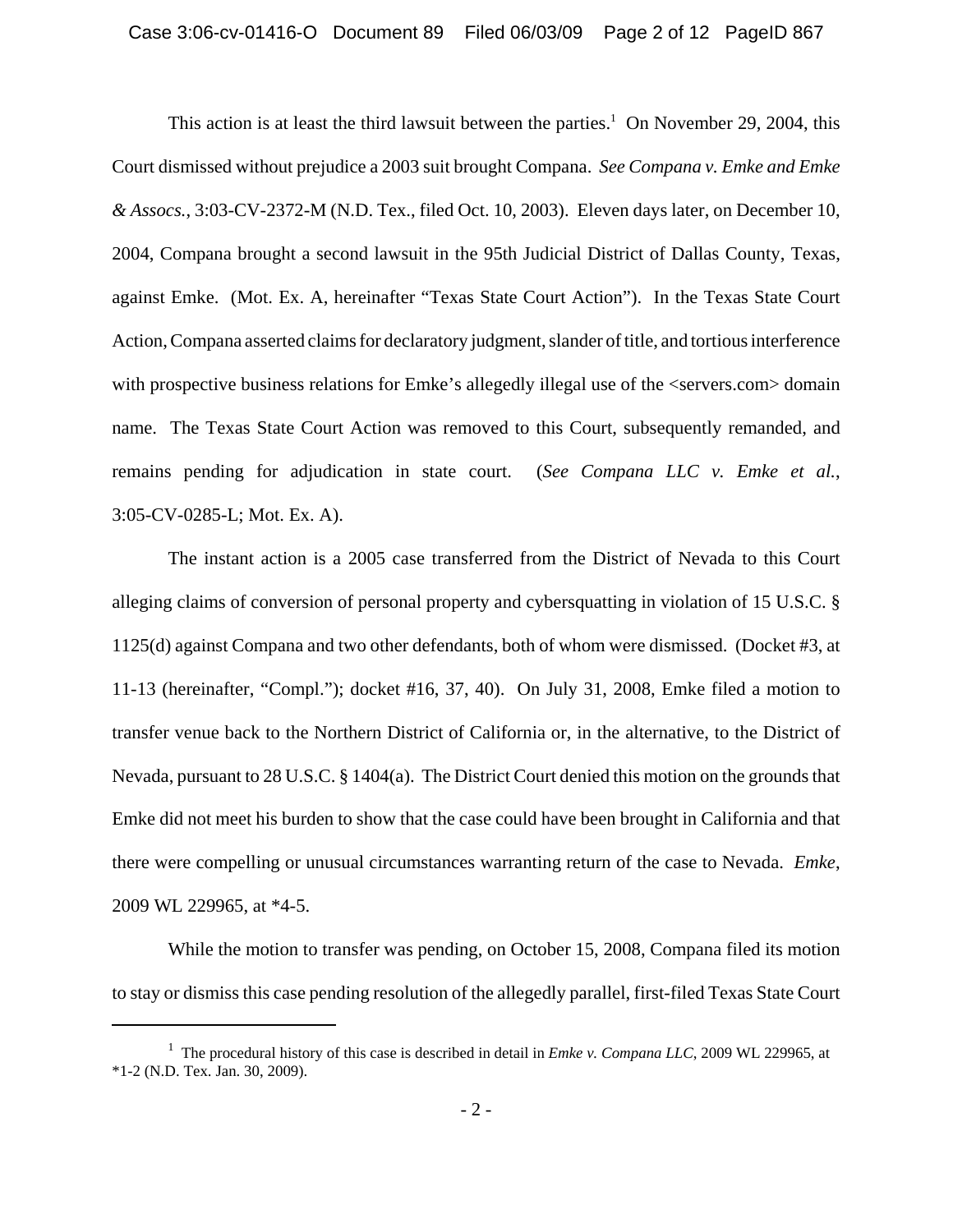Action. (Mot. at 1-4). Emke did not file a response.

On the same day that Compana filed the motion, Emke filed an agreed emergency motion for a stay of the proceedings pending resolution of settlement negotiations. (Docket #62). The District Court denied this motion on the grounds that the parties failed to show good cause because there would be no hardship, unfair prejudice, or inequity in being required to go forward. (Docket #67). In its order, the District Court noted that the case had been pending for more than three years and that some of the arguments, notably that of prejudice, were at odds with those asserted by Plaintiff in the motion to transfer. *Id*.

In late 2008, Emke's attorneys filed motions to withdraw as counsel because Emke had not paid his legal bills in over two years and because Emke refused to cooperate in prosecuting his lawsuit. (Docket #75, 79). After a hearing, at which Emke failed to appear, the District Court granted these motions. (Docket #85). Emke now proceeds *pro se* in this matter.

#### **II. ANALYSIS**

#### **A. First to File**

The Court first considers Compana's argument that Emke's action should be stayed or dismissed based on the first-to-file rule. (Mot. at 6-8).

"Under the first-to-file rule, when related cases are pending before two federal courts, the court in which the case was last filed may refuse to hear it if the issues raised by the cases substantially overlap." *Cadle Co. v. Whataburger of Alice, Inc.*, 174 F.3d 599, 603 (5th Cir. 1999). The rule rests on principles of comity and sound judicial administration. *Id*. The first-to-file rule applies only to related actions pending before two federal courts. *See Save Power Ltd. v. Syntek Fin. Corp.*, 121 F.3d 947, 950 (5th Cir. 1997).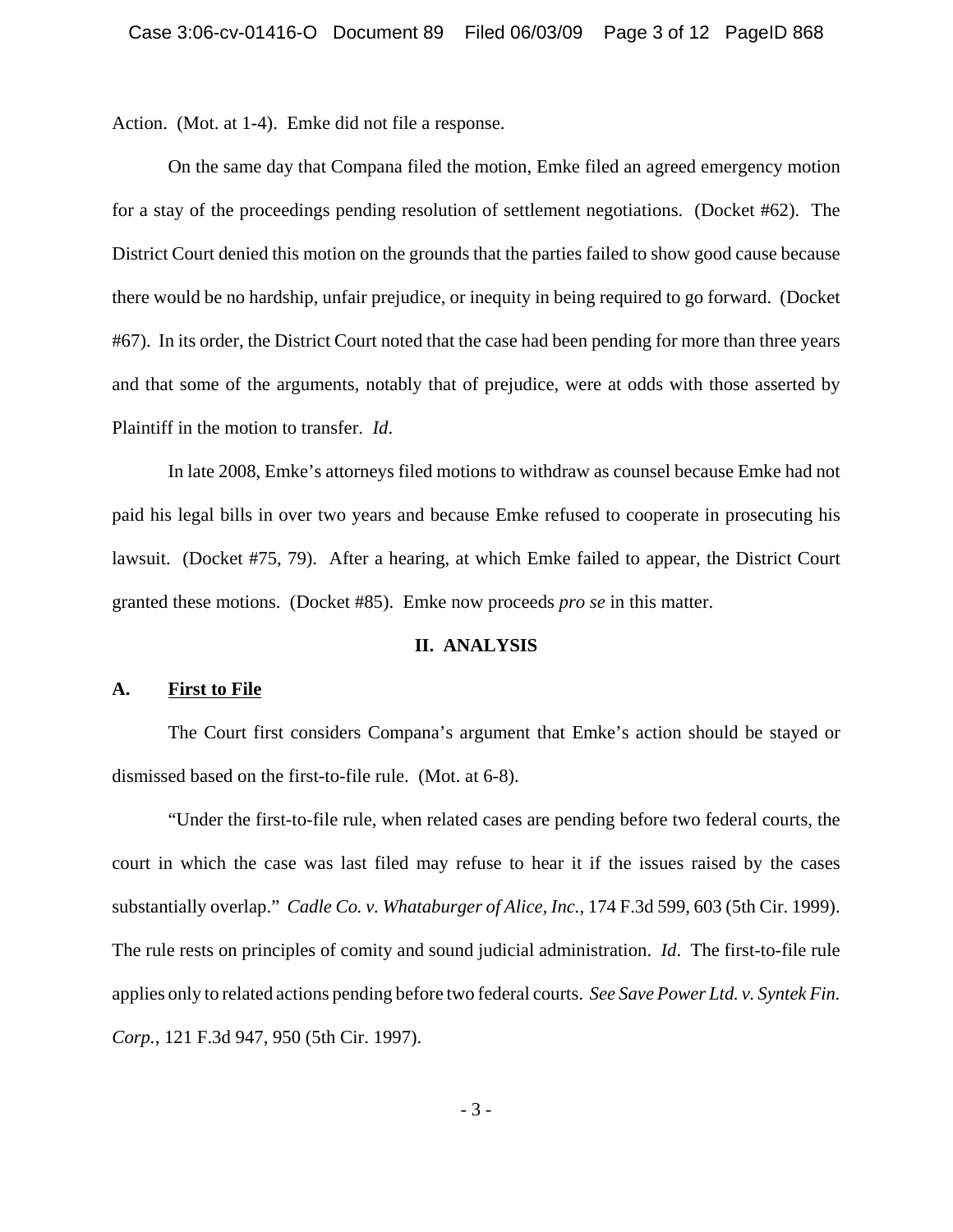In this case, Compana seeks a stay or dismissal because of the existence of the related Texas State Court Action. Since the present dispute involves related state and federal proceedings, the first-to-file rule does not apply. *See id*. The majority of cases cited by Compana in support of its motion on the grounds of first-to-file are distinguishable because they involve either two federal actions or two state actions. (*See* Mot. at 6-8) (citing *Smith v. S.E.C.*, 129 F.3d 356, 359 (6th Cir. 1997) (two federal actions); *Kahn v. General Motors Corp.*, 889 F.2d 1078, 1081 (Fed. Cir. 1989) (same); *Thomas & Betts Corp. v. Hayes*, 222 F.Supp.2d 994, 996 (W.D. Tenn. 2002) (same); *Mower v. Boyer*, 811 S.W.2d 560, 563 (Tex. 1991) (two state actions); *Curtis v. Gibbs*, 511 S.W.2d 263, 267 (Tex. 1974) (same); *Cleveland v. Ward*, 285 S.W. 1063, 1071 (Tex. 1926) (same)). The only case cited by Compana involving state and federal proceedings is *Brillhart v. Excess Insurance Co. of America*, which established the discretionary power of a federal court to abate an action solely for a declaratory judgment in deference to a related state action. (Mot. at 6) (citing 316 U.S. 491, 495 (1942)). The Fifth Circuit expressly declined to extend the holding of *Brillhart* to actions seeking relief other than a declaratory judgment. *PPG Indus., Inc. v. Continental Oil Co.*, 478 F.2d 674, 679 (5th Cir. 1973). Since Emke's action does not seek relief under the Declaratory Judgment Act, *Brillhart* is inapplicable. *Id*.

For these reasons, the first-to-file rule does not provide a basis to stay or dismiss Emke's action.

### **B.** *Colorado River* **Abstention Doctrine**

The Court next considers Compana's contention that the *Colorado River* abstention doctrine supports stay or dismissal of Emke's action. (Mot. at 8-17).

Abstention is the doctrine under which a federal district court may decline to exercise or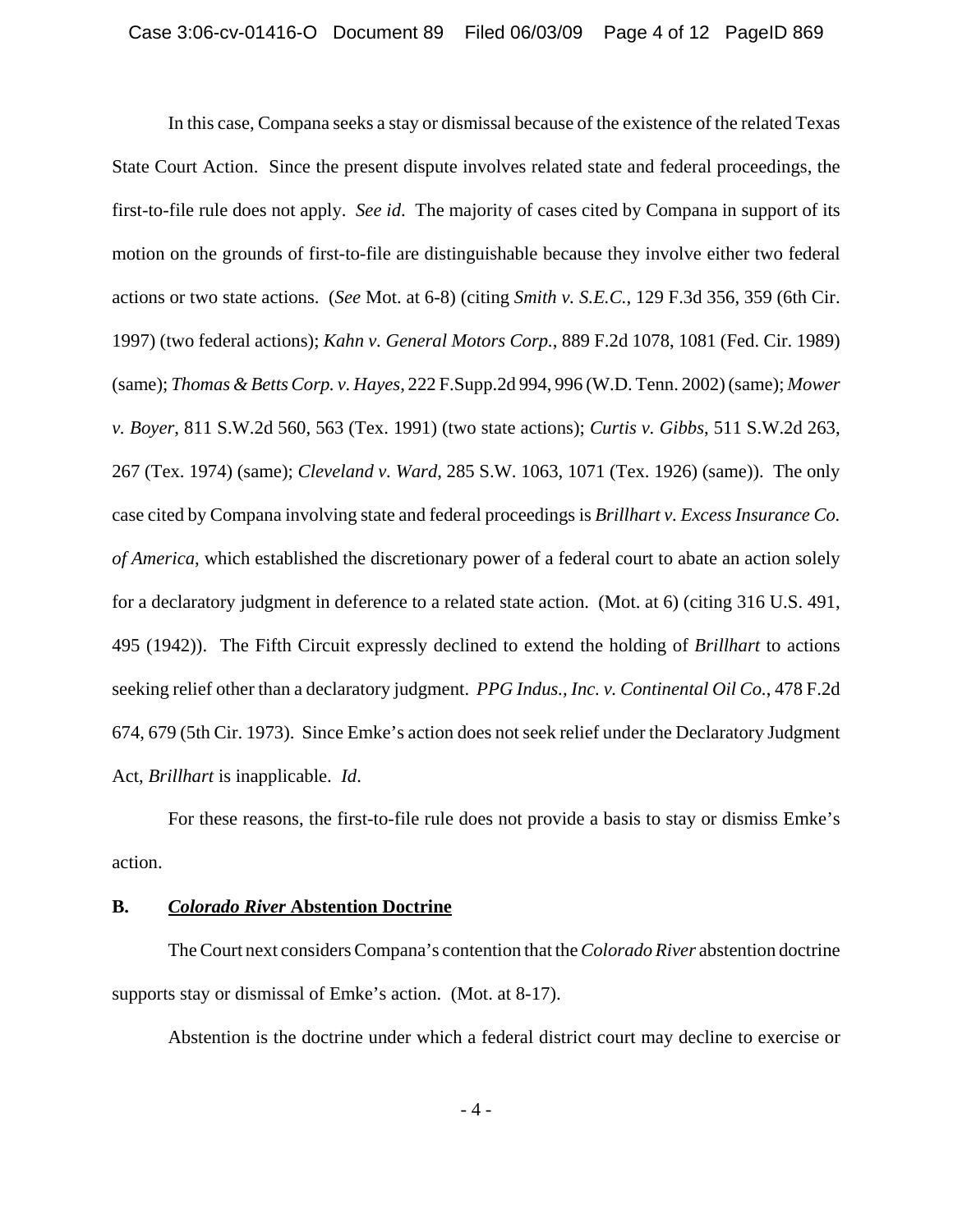postpone the exercise of its jurisdiction. *Colo*. *River Water Conservation Dist. v*. *United States*, 424 U.S. 800, 813 (1976). "Abstention from the exercise of federal jurisdiction is the exception, not the rule." *Id*. Federal courts have a "virtually unflagging obligation" to exercise their jurisdiction. *Moses H*. *Cone Mem'l Hosp*. *v*. *Mercury Constr*. *Corp*., 460 U.S. 1, 15 (1983). Courts grant abstention when there is a concurrent state proceeding only in "extraordinary and narrow" circumstances based on "[w]ise judicial administration, giving regard to conservation of judicial resources and comprehensive disposition of litigation." *Colo*. *River*, 424 U.S. at 817 (quoting *Kerotest Mfg. Co*. *v*. *C-O-Two Fire Equip. Co*., 342 U.S. 180, 183 (1952)). Under the *Colorado River* doctrine, abstention is only appropriate when the following two conditions are met: (1) the state court and federal court proceedings are "parallel" and (2) "exceptional circumstances" exist. *Hodge v*. *Ampere Automotive Corp*, 2001 WL 1478794, at \* 2 (N.D. Tex. Nov. 19, 2001). Whether to stay federal proceedings in light of parallel state litigation is a decision committed to the District Court's discretion. *Will v. Calvert Fire Ins. Co.*, 437 U.S. 655, 665 (1978).

Although Emke did not respond to the motion, Compana must still meet its burden to show that the Court should stay or dismiss the action under the *Colorado River* doctrine. *U.S. v. Armstrong*, 784 F.Supp. 356, 360 (N.D. Tex. 1991) (burden is upon the party seeking discretionary stay or dismissal to prove that adequate justification exists for such action). Because both conditions must be met, the Court initially considers whether Compana has shown exceptional circumstances that warrant abstention under *Colorado River*. *See Stewart v. Western Heritage Ins. Co.*, 438 F.3d 488, 493 (5th Cir. 2006) (declining to determine whether state and federal proceedings are parallel because exceptional circumstances necessary for abstention not present).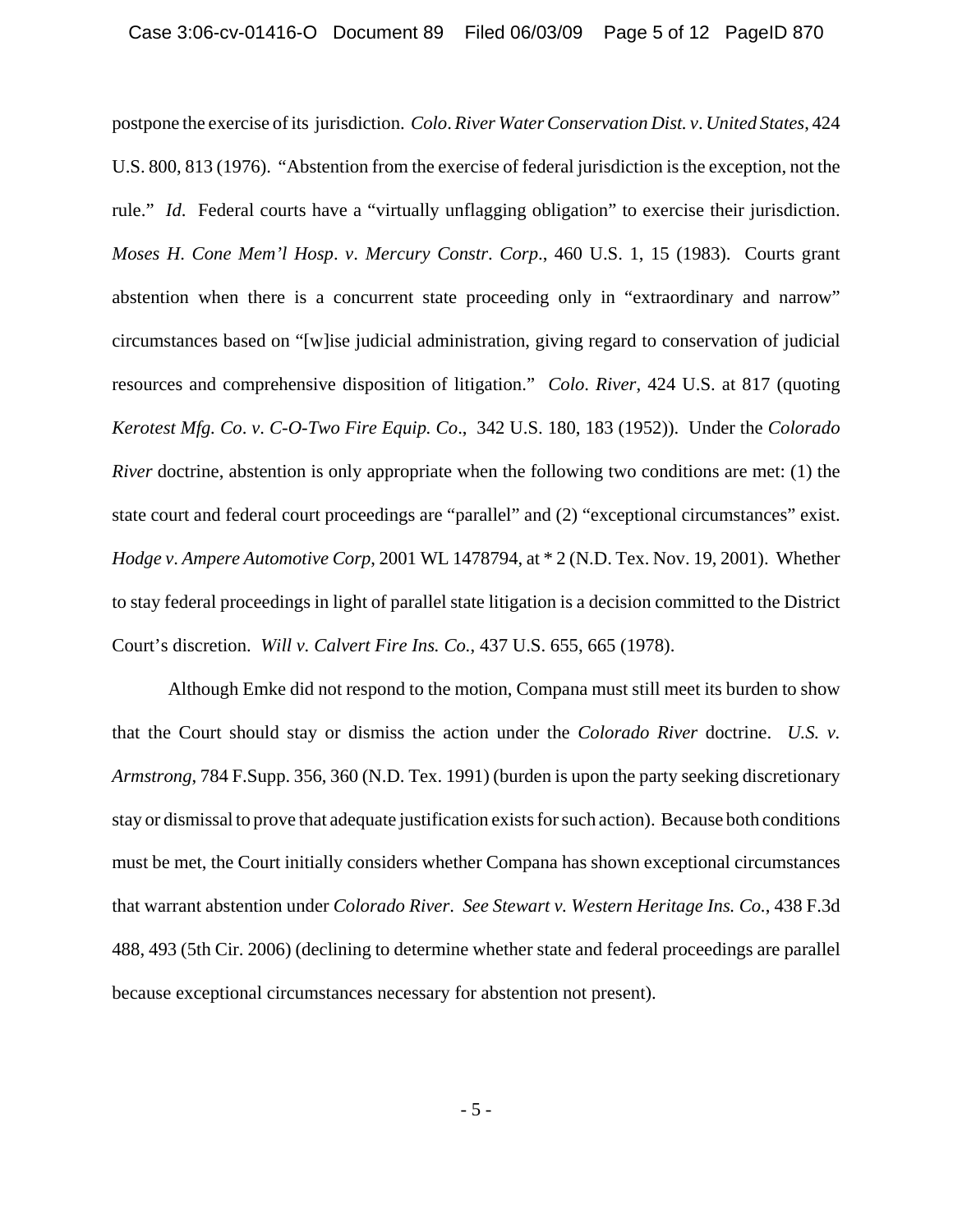# **C. Exceptional Circumstances**

In deciding whether exceptional circumstances justify applying the *Colorado River* doctrine, the Supreme Court has identified six relevant factors: (1) assumption by either court of jurisdiction over a *res*; (2) the relative inconvenience of the forums; (3) the avoidance of piecemeal litigation; (4) the order in which jurisdiction was obtained by the concurrent forums; (5) whether and to what extent federal law provides the rules of decision on the merits; and (6) the adequacy of the state proceedings in protecting the rights of the party invoking federal jurisdiction. *Wilton v*. *Seven Falls Co*., 515 U.S. 277, 285–286 (1995). The court made clear that "[n]o one factor is necessarily determinative; a carefully considered judgment taking into account both the obligation to exercise jurisdiction and the combination of factors counseling against that exercise is required." 424 U.S. at 818–19. The factors are not to be treated as a "mechanical check list," but instead are to be carefully balanced and applied "with the balance heavily weighted in favor of the exercise of jurisdiction." *Moses H*. *Cone*, 460 U.S. at 16. The weight to give any one factor will vary from case to case, depending on the particular circumstances of the case. *Id*. "The burden is upon the party seeking a discretionary stay or dismissal to prove that an adequate justification exists for such action." *Armstrong*, 784 F.Supp. at 360 (quoting *United States v. Cargill, Inc.*, 508 F.Supp. 734, 748-49 (D.Del. 1981)).

### **1. Assumption of Jurisdiction over the** *Res*

Where federal and state actions involving the same controversy are both proceedings *in rem* or *quasi in rem*, so that the granting of effective relief requires possession or control of the *res*, the court which first assumes jurisdiction acquires exclusive jurisdiction and deprives the other court of power to decide the case. *Princess Lida of Thurn & Taxis v. Thompson*, 305 U.S. 456, 466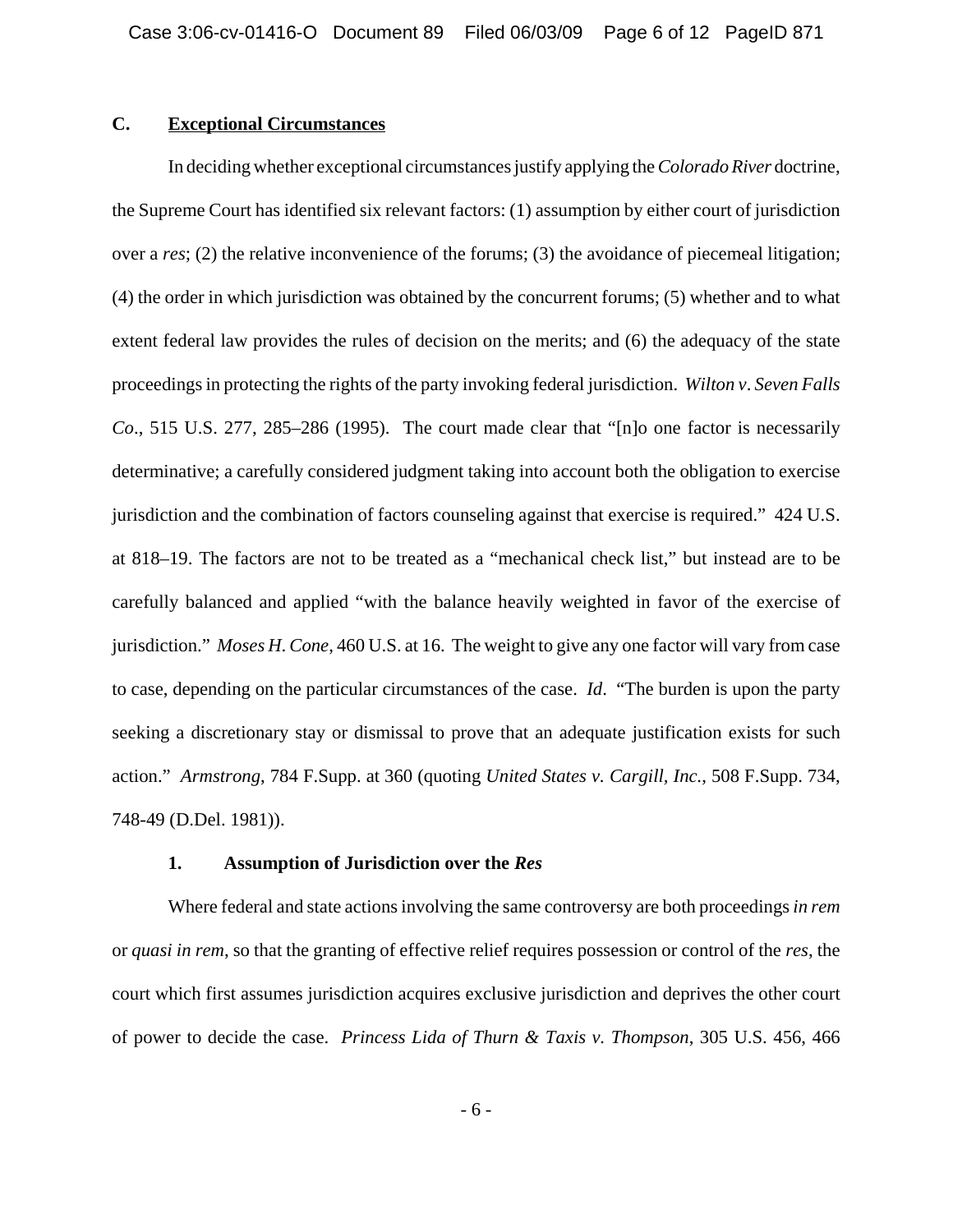(1939); *Smith v. Humble Oil & Refining Co.*, 425 F.2d 1287, 1288 (5th Cir. 1970); *Alpert v. Riley*, 2008 WL 304742, at \*4 (S.D. Tex. Jan 31, 2008) ("[t]he Fifth Circuit treats the *Princess Lida* principle as one of the factors considered under *Colorado River*."). In the context of *quasi in rem* jurisdiction over an intangible such as a corporation or domain name, assumption of jurisdiction entails affirmative steps, such as use of injunctive power or determination of substantive motions. *NBC Universal, Inc. v. NBCUNIVERSAL.COM*, 378 F.Supp.2d 715, 717 (E.D. Va. 2005) (determining that there was no competing jurisdiction over domain name because foreign court had not taken any steps to exercise its jurisdiction); *Weinstock v. Cleary, Gottllieb, Steen & Hamilton*, 815 F.Supp. 127, 129-30, 131 (S.D.N.Y. 1993) (denial of temporary restraining order and rulings on other motions indicated that state court assumed jurisdiction over *res* of ownership of corporation); *Tweel v. Frankel*, 444 F.Supp. 1071, 1076 (D.W.Va. 1978) (state court, through its injunctive powers, had already assumed jurisdiction over corporation).

Compana contends this factor favors abstention because the Texas State Court could exercise jurisdiction over the *res* of this lawsuit (the contractual rights related to the domain name <servers.com>) since the domain name was registered in Texas. (Mot. at 12). This factor, however, asks whether either court has *already* assumed jurisdiction over the *res*, not whether it *could* assert jurisdiction at some time in the future. The only evidence before the court of a state action is Plaintiff's Original Petition filed in state court. (Mot. Ex. A). Compana did not provide any evidence to show that the Texas State Court has taken any meaningful actions to assume jurisdiction over the *res* at issue, such as the use of its injunctive power or determination of any substantive motions. *NBC Universal*, 378 F.Supp.2d at 717; *Weinstock*, 815 F.Supp. at 131; *Tweel*, 444 F.Supp. at 1076. The absence of any state court action stands in stark contrast to this District Court's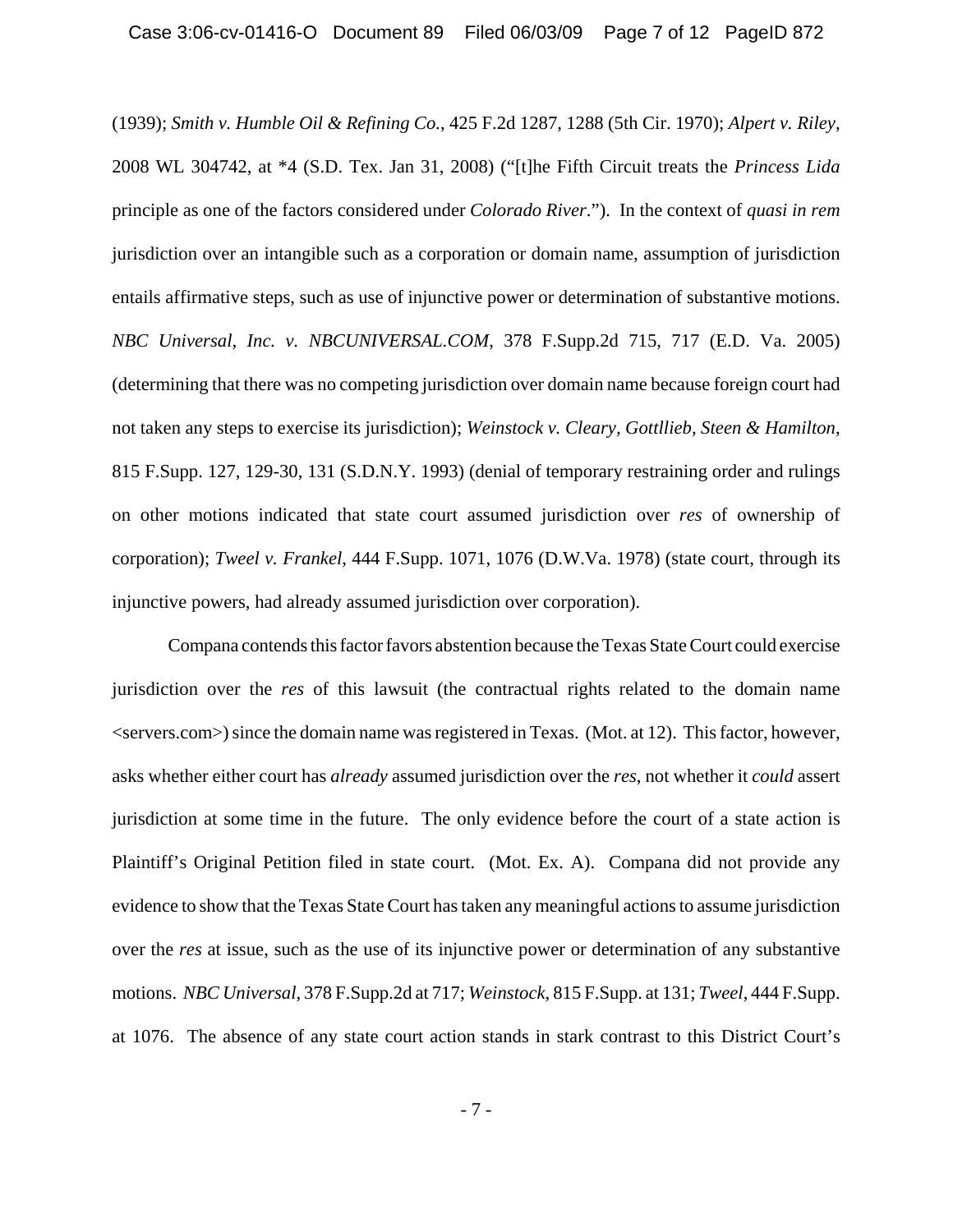numerous rulings on the parties and subject matter involved in this action. (*See e.g.* docket #37 (motion dismissing defendant), 40 (motion denying summary judgment and judgment on the pleadings), 58 (granting in part and denying in part protective order)).

Given the absence of activity in the Texas State Court action and substantial activity in this Court, the first factor weighs against abstention.

# **2. Relative Inconvenience of the Forums**

There is no inconvenience to either party when the state and federal courts are within close proximity to each other. *Primerica Life Ins*. *Co*. *v*. *Twyman*, 2002 WL 83750, at \* 3 (N.D. Tex. Jan 14, 2002) (no inconvenience when two courts are within five city blocks of each other). Compana concedes that this factor does not warrant abstention. (Mot. at 14).

### **3. Avoidance of Piecemeal Litigation**

Compana contends that its motion should be granted to avoid piecemeal litigation. (Mot. at 14). Piecemeal litigation presents a danger of inconsistent rulings affecting property ownership. *See Evanston Ins. Co. v. Jimco, Inc.*, 844 F.2d 1185, 1192 (5th Cir. 1988). In this case, Compana did not present any evidence of rulings by the state court that might conflict with rulings of this Court. It therefore did not meet its burden to show a danger of inconsistent state and federal rulings arising from piecemeal litigation.

In this case, the federal and state cases involve essentially the same parties and the same issue.2 The two actions are duplicative at most, not piecemeal. *Murphy v. Uncle Ben's Inc.*, 168 F.3d 734, 738 (5th Cir. 1999) (citing *St. Paul Ins. Co. v*. *Trejo*, 39 F.3d 585, 590 (5th Cir. 1994)).

 $2<sup>2</sup>$  In the federal case, there is only one defendant (Compana) and one issue (superior rights to <servers.com>). The Texas State Court Action has one additional plaintiff (Idomain.com), but Emke concedes that he and Idomain.com are so intermingled that they could be considered a single business entity. (Mot. at 10).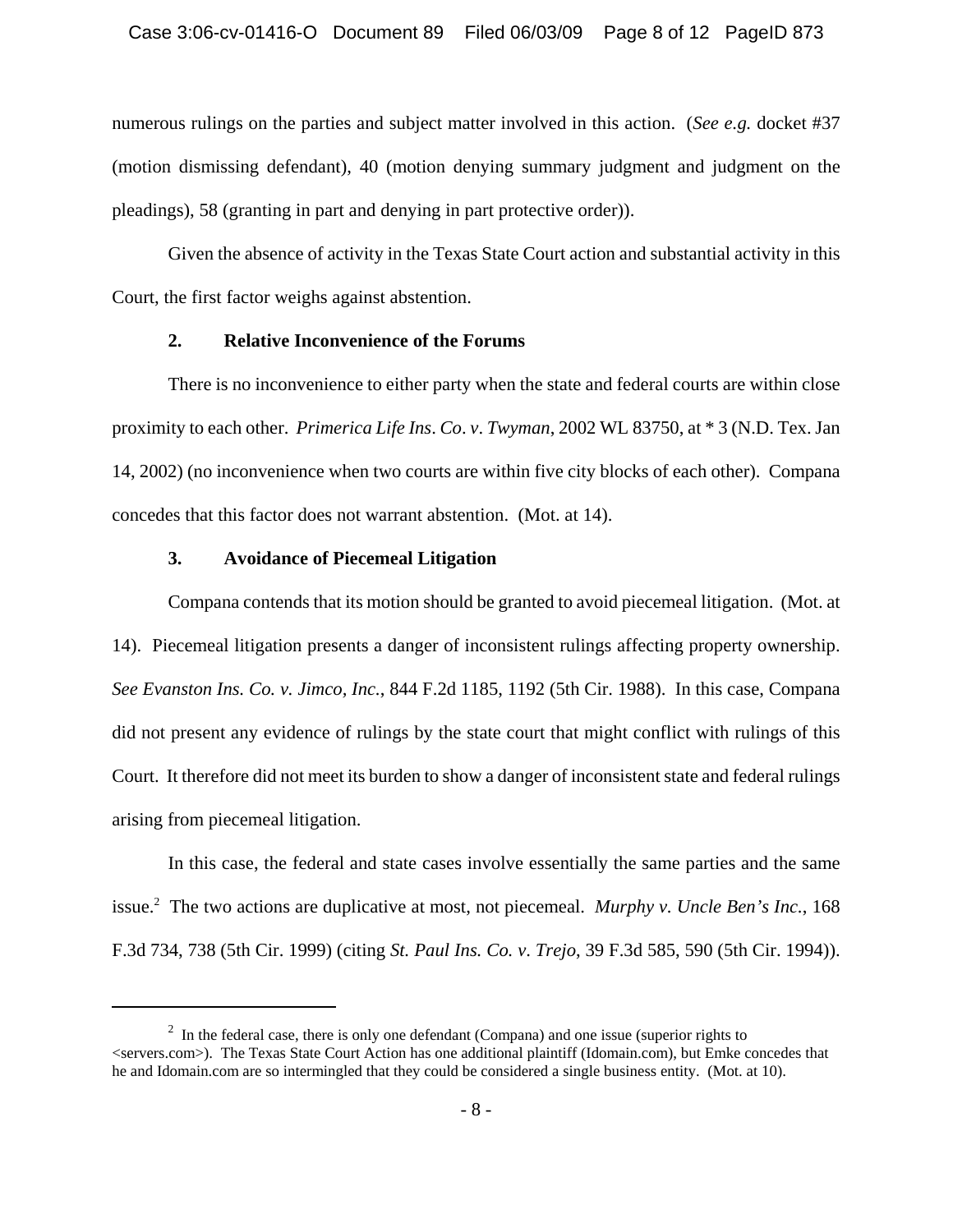While duplicative litigation is discouraged between federal courts, the Supreme Court has held that "the pendency of an action in the state court is no bar to proceedings concerning the same matter in federal court." *Colo*. *River*, 424 U.S. at 817 (citing *McClellan v*. *Carland,* 217 U.S. 268, 282 (1910)). "The only bar to duplicative litigation is dismissal due to *res judicata*." *Murphy*, 168 F.3d at 738. Even if this case is duplicative of the state action, the Court is not required to consider this factor in making its abstention determination. Accordingly, this factor weighs against abstention.

# **4. Order in Which Jurisdiction was Obtained by the Concurrent Forums**

Compana contends that the order in which jurisdiction was obtained and the amount of progress in the Texas State Court Action weigh in favor of abstention because the state court action was filed first. (Mot. at 16).

Courts consider the order in which jurisdiction was obtained and the amount of progress in each court as a single factor. *See Bank One*, *N.A. v*. *Boyd*, 288 F.3d 181, 185 (5th Cir. 2002) (stating that priority should not be given exclusively by which complaint was filed first, but rather by how much progress has been made in the two actions); *Colo*. *River*, 424 U.S. at 820–821 (finding the absence of any proceedings in the federal district court, other than the filing of the complaint, significant in affirming abstention); *Ornelas v*. *Erapmus Inc*., 1999 WL 222353, at \* 2 (N.D. Tex. Apr. 12, 1999) (stating that the fourth factor tips in favor of abstention because the state court action is further along in pre-trial discovery and mediation than the federal action). For this factor to weigh in favor of abstention, a movant must show not only that the suit in federal court has not progressed, but also that the state action has progressed substantially. *See Allen v*. *La. State Bd. of Dentistry*, 835 F.2d 100, 104 (5th Cir. 1988) (determining that the state proceeding was substantially further along because of extensive discovery in state court); *New Orleans Pub*. *Serv*., *Inc*. *v*. *The Council*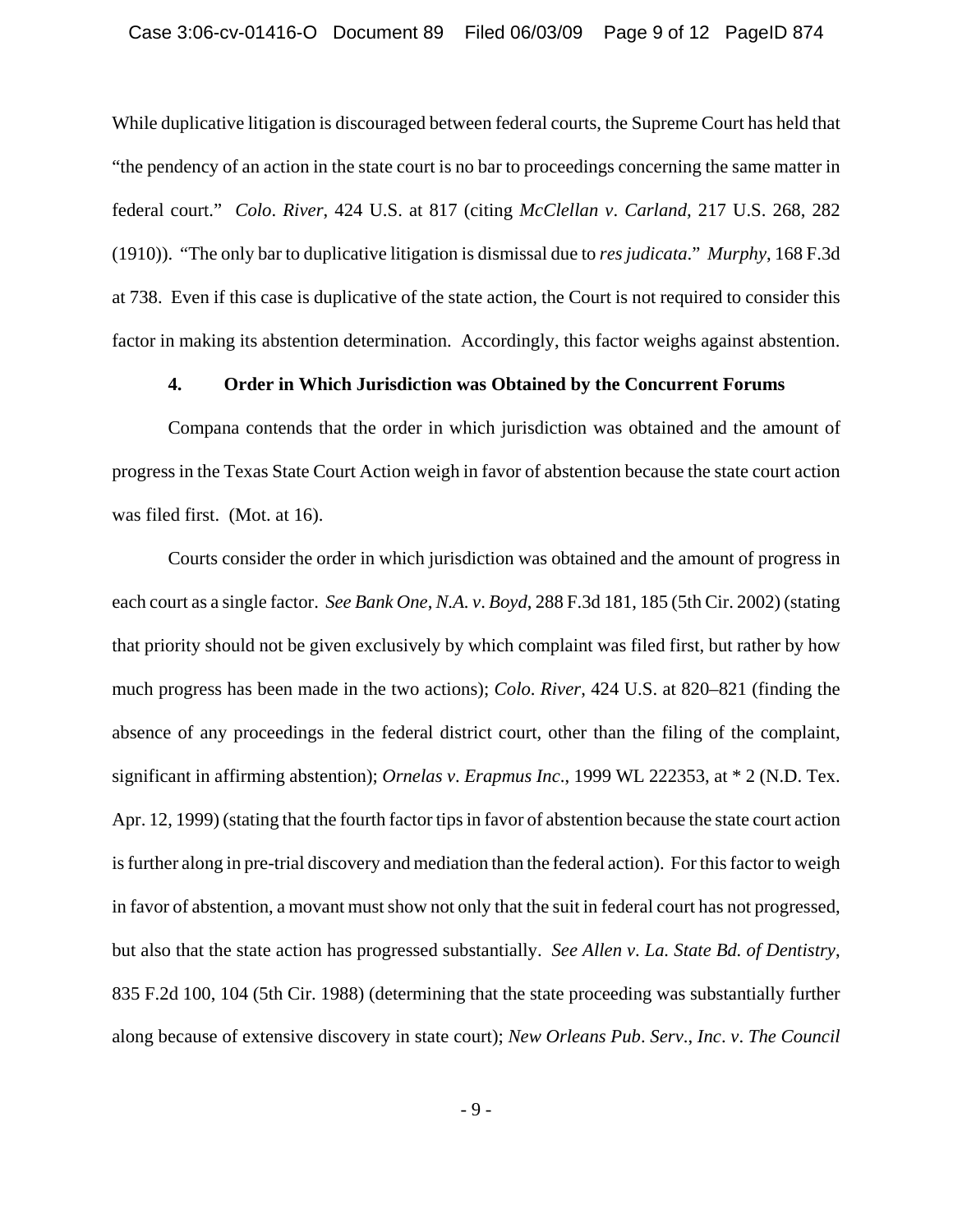*of the City of New Orleans*, 911 F.2d 993, 1005 (5th Cir. 1990) (stating that the state proceeding had progressed further than the federal one, since the state court had already rendered judgment on the merits of the sufficiency of the evidence claim); *Melo v*. *Sewell*, 2005 WL 991600 at \*3 (5th Cir. Apr. 21, 2005) (granting abstention because the federal suit had not moved beyond the initial pleading stage, while in the state court there had been extensive discovery and a judgment for dismissal).

In this case, Compana contends that more progress has been made in state court (Mot. at 16), but it did not provide any evidence to support this assertion. (*See* Mot.). In contrast to vague assertions of progress in the Texas State Court Action, substantial progress has been made in the federal action, including progress on discovery and settlement. (*See e.g.* docket #49) (Compana's status report). Thus, although the Texas State Court Action was filed first, Compana has not shown that the Texas State Court Action has progressed substantially. *See Bank One*, 288 F.3d at 185; *Ornelas*, 1999 WL 222353, at \* 2. This factor therefore weighs against abstention.

#### **5. Extent to Which Federal Law Provides the Rules of Decision on the Merits**

Compana contends that this factor is neutral because the issue of ownership over <servers.com> involves only questions of state law even though this Court has jurisdiction based on both diversity and federal question. (Mot. at 16). Contrary to Compana's argument that this factor is neutral despite federal question jurisdiction, the presence of a federal law issue is a major consideration weighing against surrender of federal jurisdiction. *Evanston Ins. Co. v. Jimco, Inc.*, 844 F.2d 1185, 1193 (5th Cir. 1988) (quoting *Moses H*. *Cone Mem. Hosp. v. Mercury Const. Corp.*, 460 U.S. 1, 26 (1983)). Since Emke alleges a violation of 15 U.S.C. § 1125, the Anticybersquatting Consumer Protection Act of 1999, this factor weighs against abstention. *Id*.; Compl. at 11, ¶¶75,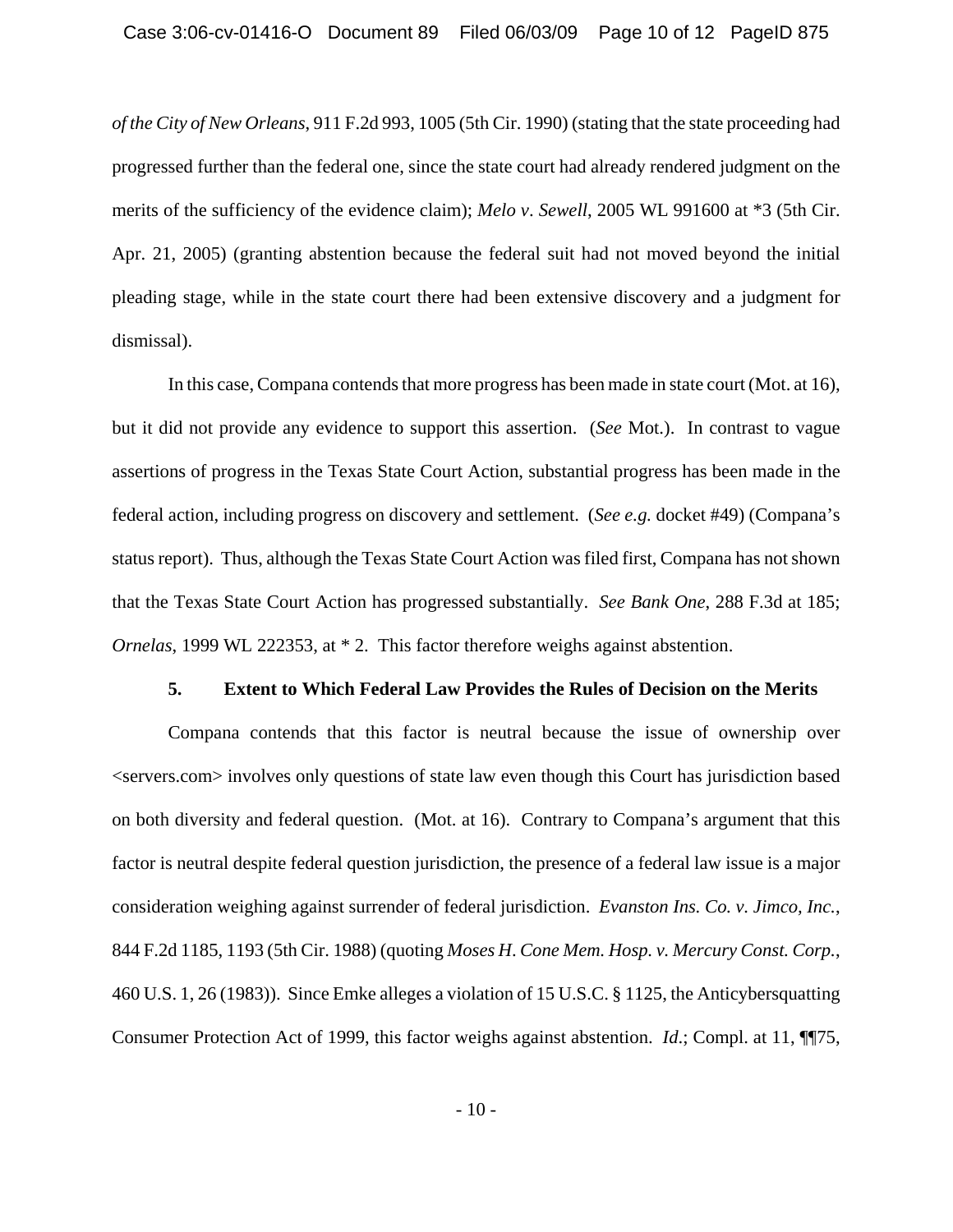76.

# **6. Adequacy of State Proceedings**

Finally, Compana contends that the adequacy of the Texas State Court Action weighs in favor of abstention. (Mot. at 16-17). The adequacy of state proceedings in protecting the rights of the party invoking federal jurisdiction, however, can only be "a neutral factor or one that weighs against, not for, abstention." *Evanston*, 844 F.2d at 1193 (explaining that a party still has a right to pursue a claim in the federal forum even if the state court is deemed adequate).<sup>3</sup> Since there is no indication that Emke's interests would not be adequately protected in state court, this factor is neutral. *See id*.

With the exception of the sixth factor considering the adequacy of state proceedings, which is neutral, all of the *Colorado River* factors weigh against abstention. Given that the Court must balance these factors in favor of the exercise of jurisdiction, abstention in this case is inappropriate because Compana did not meet its burden to show that the facts can overcome the "extraordinary and narrow exception" to the "virtually unflagging obligation of the federal courts to exercise the jurisdiction given them." *Colorado River*, 424 U.S. at 817; *Armstrong*, 784 F.Supp. at 360 (burden is on movant to show exceptional circumstances).

# **III. CONCLUSION**

For the reasons stated above, the Court recommends that Defendant *Compana's Motion to*

 $3\,$  In contrast to the first four factors, the fifth and sixth factors "were not added as considerations to weigh against retaining jurisdiction," but instead to provide support for retaining jurisdiction. *St. Paul Ins. Co*., 39 F.3d at 590. Moreover, the task is not for the court to find substantial reasons for exercising jurisdiction; rather, the task is to determine whether exceptional circumstances exist as to "justify the surrender of [federal] jurisdiction." *Moses H*. *Cone*, 460 U.S. at 25. Disproving the fifth and sixth factors only proves that the state can hear the suit, not that exceptional circumstances exist to stay the federal proceeding. Therefore, there is no inconsistency in application of the factors. The first four factors either weigh for or against abstention, while the fifth and sixth factors either weigh against abstention or have no bearing in the abstention decision.